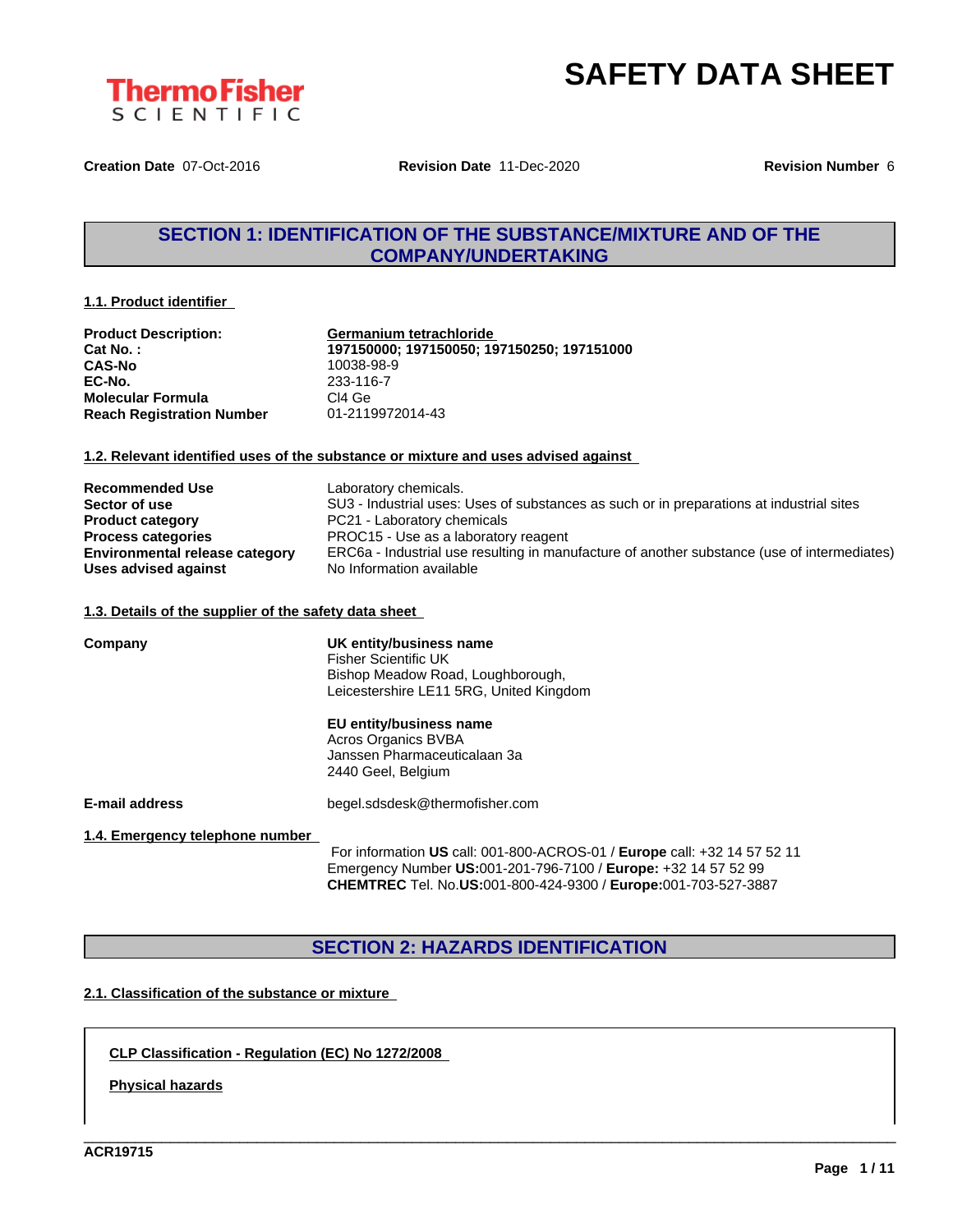Substances/mixtures corrosive to metal Category 1 (H290)

#### **Health hazards**

Skin Corrosion/Irritation **Category 1 A (H314)** Category 1 A (H314) Serious Eye Damage/Eye Irritation Category 1 (H318) Specific target organ toxicity - (single exposure) Category 3 (H335)

#### **Environmental hazards**

Based on available data, the classification criteria are not met

*Full text of Hazard Statements: see section 16*



**Signal Word Danger**

#### **Hazard Statements**

H290 - May be corrosive to metals H314 - Causes severe skin burns and eye damage H335 - May cause respiratory irritation EUH029 - Contact with water liberates toxic gas

#### **Precautionary Statements**

P280 - Wear protective gloves/protective clothing/eye protection/face protection P301 + P330 + P331 - IF SWALLOWED: Rinse mouth. Do NOT induce vomiting P305 + P351 + P338 - IF IN EYES: Rinse cautiously with water for several minutes. Remove contact lenses, if present and easy to do. Continue rinsing P310 - Immediately call a POISON CENTER or doctor/physician P304 + P340 - IF INHALED: Remove victim to fresh air and keep atrest in a position comfortable for breathing P303 + P361 + P353 - IF ON SKIN (or hair): Take off immediately all contaminated clothing. Rinse skin with water or shower

#### **2.3. Other hazards**

Lachrymator (substance which increases the flow of tears)

### **SECTION 3: COMPOSITION/INFORMATION ON INGREDIENTS**

#### **3.1. Substances**

| <b>Component</b>        | <b>CAS-No</b> | EC-No.            | Weight % | CLP Classification - Regulation (EC) No<br>1272/2008                                             |
|-------------------------|---------------|-------------------|----------|--------------------------------------------------------------------------------------------------|
| Germanium tetrachloride | 10038-98-9    | EEC No. 233-116-7 | >95      | Skin Corr. 1A (H314)<br>Eye Dam. 1 (H318)<br>STOT SE 3 (H335)<br>Met. Corr. 1 (H290)<br>(EUH029) |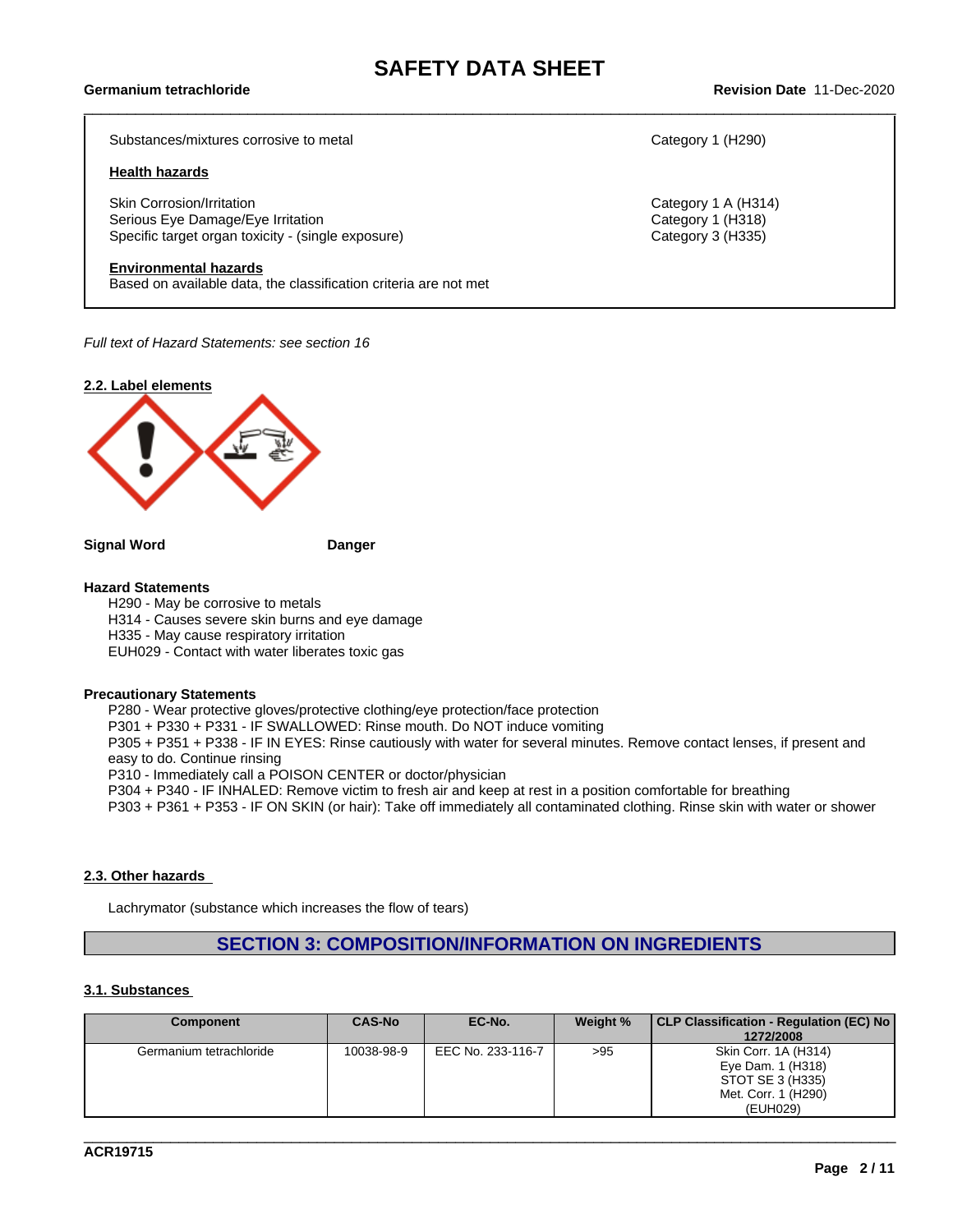| Germanium tetrachloride | $-2020$<br>Dec<br>Date<br>⊀evision |
|-------------------------|------------------------------------|
|                         |                                    |

| <b>Reach Registration Number</b> | -2119972014-43<br>ົາ |
|----------------------------------|----------------------|

*Full text of Hazard Statements: see section 16*

# **SECTION 4: FIRST AID MEASURES**

#### **4.1. Description of first aid measures**

| Show this safety data sheet to the doctor in attendance. Immediate medical attention is<br>required.                                                                                                                                                                                                                                    |
|-----------------------------------------------------------------------------------------------------------------------------------------------------------------------------------------------------------------------------------------------------------------------------------------------------------------------------------------|
| Rinse immediately with plenty of water, also under the eyelids, for at least 15 minutes.<br>Immediate medical attention is required.                                                                                                                                                                                                    |
| Wash off immediately with plenty of water for at least 15 minutes. Remove and wash<br>contaminated clothing and gloves, including the inside, before re-use. Call a physician<br>immediately.                                                                                                                                           |
| Do NOT induce vomiting. Clean mouth with water. Never give anything by mouth to an<br>unconscious person. Call a physician immediately.                                                                                                                                                                                                 |
| If not breathing, give artificial respiration. Remove from exposure, lie down. Do not use<br>mouth-to-mouth method if victim ingested or inhaled the substance; give artificial respiration<br>with the aid of a pocket mask equipped with a one-way valve or other proper respiratory<br>medical device. Call a physician immediately. |
| Ensure that medical personnel are aware of the material(s) involved, take precautions to<br>protect themselves and prevent spread of contamination.                                                                                                                                                                                     |
| 4.2. Most important symptoms and effects, both acute and delayed                                                                                                                                                                                                                                                                        |
| Causes burns by all exposure routes. Product is a corrosive material. Use of gastric<br>lavage or emesis is contraindicated. Possible perforation of stomach or esophagus should<br>be investigated: Ingestion causes severe swelling, severe damage to the delicate tissue<br>and danger of perforation                                |
|                                                                                                                                                                                                                                                                                                                                         |

#### **4.3. Indication of any immediate medical attention and special treatment needed**

**Treat symptomatically.** 

# **SECTION 5: FIREFIGHTING MEASURES**

#### **5.1. Extinguishing media**

# **Suitable Extinguishing Media**

Carbon dioxide (CO 2). Powder.

**Extinguishing media which must not be used for safety reasons** Water. Foam.

#### **5.2. Special hazards arising from the substance or mixture**

Thermal decomposition can lead to release of irritating gases and vapors. The product causes burns of eyes, skin and mucous membranes. Contact with water liberates toxic gas. Reacts violently with water.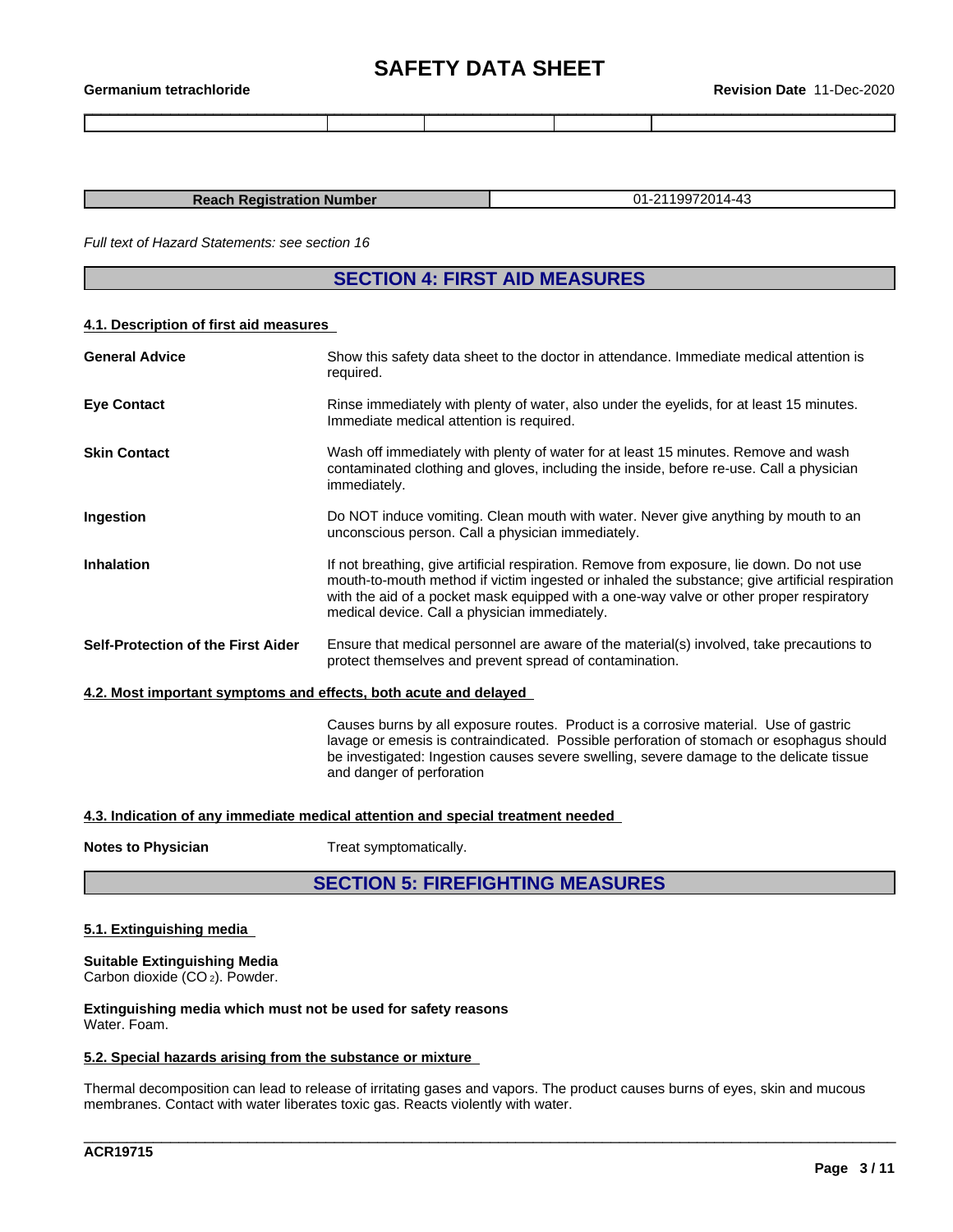#### **Hazardous Combustion Products**

Hydrogen chloride gas.

#### **5.3. Advice for firefighters**

As in any fire, wear self-contained breathing apparatus pressure-demand, MSHA/NIOSH (approved or equivalent) and full protective gear. Thermal decomposition can lead to release of irritating gases and vapors.

#### **SECTION 6: ACCIDENTAL RELEASE MEASURES**

#### **6.1. Personal precautions, protective equipment and emergency procedures**

Ensure adequate ventilation. Use personal protective equipment as required. Evacuate personnel to safe areas. Keep people away from and upwind of spill/leak.

#### **6.2. Environmental precautions**

Should not be released into the environment.

#### **6.3. Methods and material for containment and cleaning up**

Keep in suitable, closed containers for disposal. Soak up with inert absorbent material. Do not expose spill to water.

#### **6.4. Reference to other sections**

Refer to protective measures listed in Sections 8 and 13.

## **SECTION 7: HANDLING AND STORAGE**

#### **7.1. Precautions for safe handling**

Do not get in eyes, on skin, or on clothing. Wear personal protective equipment/face protection. Use only under a chemical fume hood. Do not breathe mist/vapors/spray. Do not ingest. If swallowed then seek immediate medical assistance. Do not allow contact with water.

#### **Hygiene Measures**

Handle in accordance with good industrial hygiene and safety practice. Keep away from food, drink and animal feeding stuffs. Do not eat, drink or smoke when using this product. Remove and wash contaminated clothing and gloves, including the inside, before re-use. Wash hands before breaks and after work.

#### **7.2. Conditions for safe storage, including any incompatibilities**

Corrosives area. Keep under nitrogen. Keep away from water or moist air. Keep containers tightly closed in a dry, cool and well-ventilated place.

**Technical Rules for Hazardous Substances (TRGS) 510 Storage Class (LGK) (Germany)** Class 8B

#### **7.3. Specific end use(s)**

Use in laboratories

**SECTION 8: EXPOSURE CONTROLS/PERSONAL PROTECTION**

\_\_\_\_\_\_\_\_\_\_\_\_\_\_\_\_\_\_\_\_\_\_\_\_\_\_\_\_\_\_\_\_\_\_\_\_\_\_\_\_\_\_\_\_\_\_\_\_\_\_\_\_\_\_\_\_\_\_\_\_\_\_\_\_\_\_\_\_\_\_\_\_\_\_\_\_\_\_\_\_\_\_\_\_\_\_\_\_\_\_\_\_\_\_

#### **8.1. Control parameters**

**ACR19715**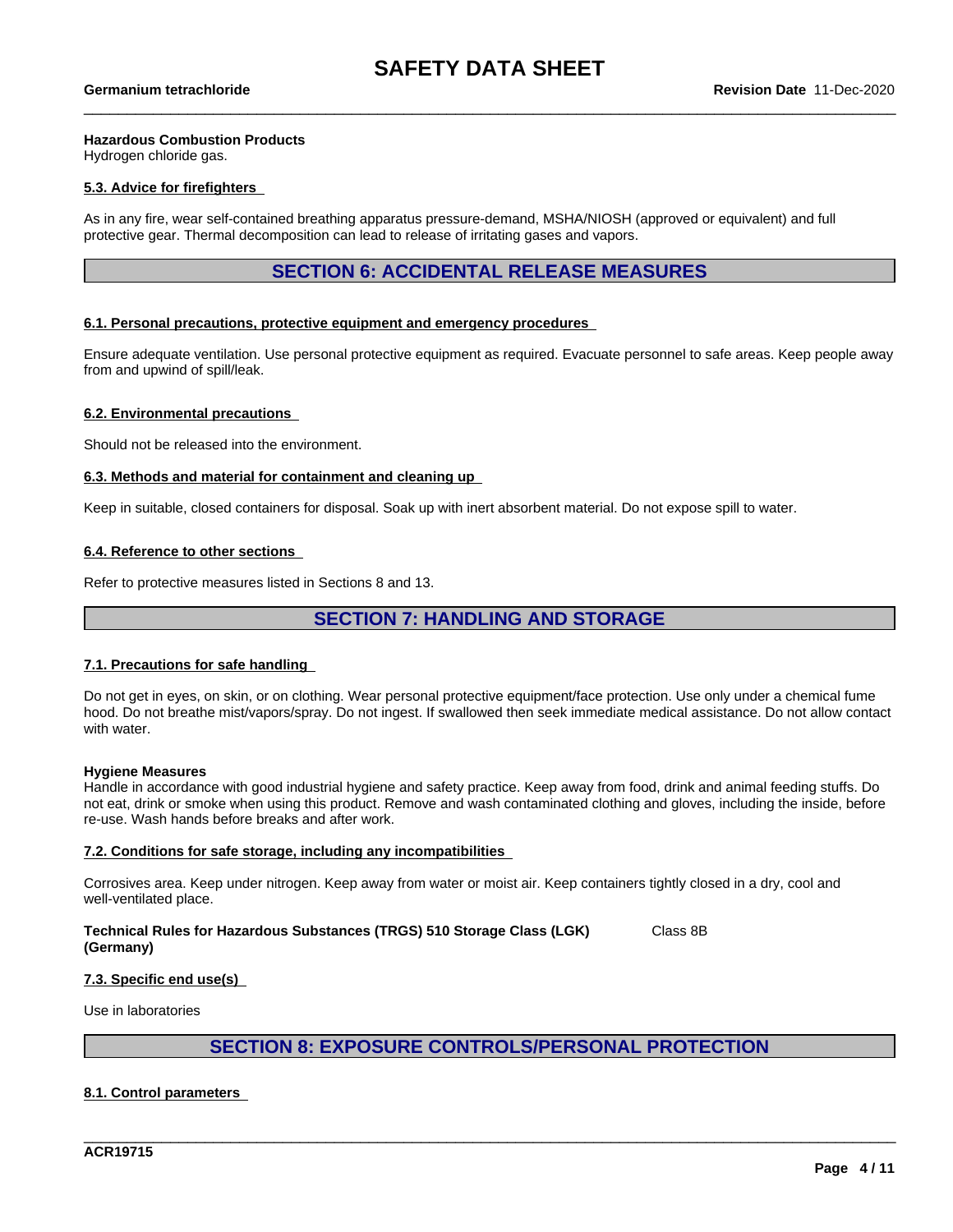# **Exposure limits**

List source(s):

#### **Biological limit values**

This product, as supplied, does not contain any hazardous materials with biological limits established by the region specific regulatory bodies

#### **Monitoring methods**

BS EN 14042:2003 Title Identifier: Workplace atmospheres. Guide for the application and use of procedures for the assessment of exposure to chemical and biological agents.

MDHS70 General methods for sampling airborne gases and vapours

MDHS 88 Volatile organic compounds in air. Laboratory method using diffusive samplers, solvent desorption and gas chromatography

MDHS 96 Volatile organic compounds in air - Laboratory method using pumped solid sorbent tubes, solvent desorption and gas chromatography

#### **Derived No Effect Level (DNEL)** No information available

| Route of exposure | Acute effects (local) | <b>Acute effects</b><br>(systemic) | <b>Chronic effects</b><br>(local) | <b>Chronic effects</b><br>(systemic) |
|-------------------|-----------------------|------------------------------------|-----------------------------------|--------------------------------------|
| Oral              |                       |                                    |                                   |                                      |
| Dermal            |                       |                                    |                                   |                                      |
| <b>Inhalation</b> |                       |                                    |                                   |                                      |

**Predicted No Effect Concentration** No information available. **(PNEC)**

#### **8.2. Exposure controls**

#### **Engineering Measures**

Ensure adequate ventilation, especially in confined areas. Ensure that eyewash stations and safety showers are close to the workstation location.

Wherever possible, engineering control measures such as the isolation or enclosure of the process, the introduction of process or equipment changes to minimise release or contact, and the use of properly designed ventilation systems, should be adopted to control hazardous materials at source

| Personal protective equipment<br><b>Eye Protection</b>                       |                                                                           | Goggles (European standard - EN 166) |                              |                                         |
|------------------------------------------------------------------------------|---------------------------------------------------------------------------|--------------------------------------|------------------------------|-----------------------------------------|
| <b>Hand Protection</b>                                                       |                                                                           | Protective gloves                    |                              |                                         |
| Glove material<br>Natural rubber<br>Nitrile rubber<br>Neoprene<br><b>PVC</b> | Breakthrough time Glove thickness<br>See manufacturers<br>recommendations |                                      | <b>EU</b> standard<br>EN 374 | Glove comments<br>(minimum requirement) |
| Skin and body protection                                                     |                                                                           | Long sleeved clothing                |                              |                                         |

Inspect gloves before use.

Please observe the instructions regarding permeability and breakthrough time which are provided by the supplier of the gloves. (Refer to manufacturer/supplier for information)

Ensure gloves are suitable for the task: Chemical compatability, Dexterity, Operational conditions, User susceptibility, e.g. sensitisation effects, also take into consideration the specific local conditions under which the product is used, such as the danger of cuts, abrasion.

Remove gloves with care avoiding skin contamination.

**Respiratory Protection** When workers are facing concentrations above the exposure limit they must use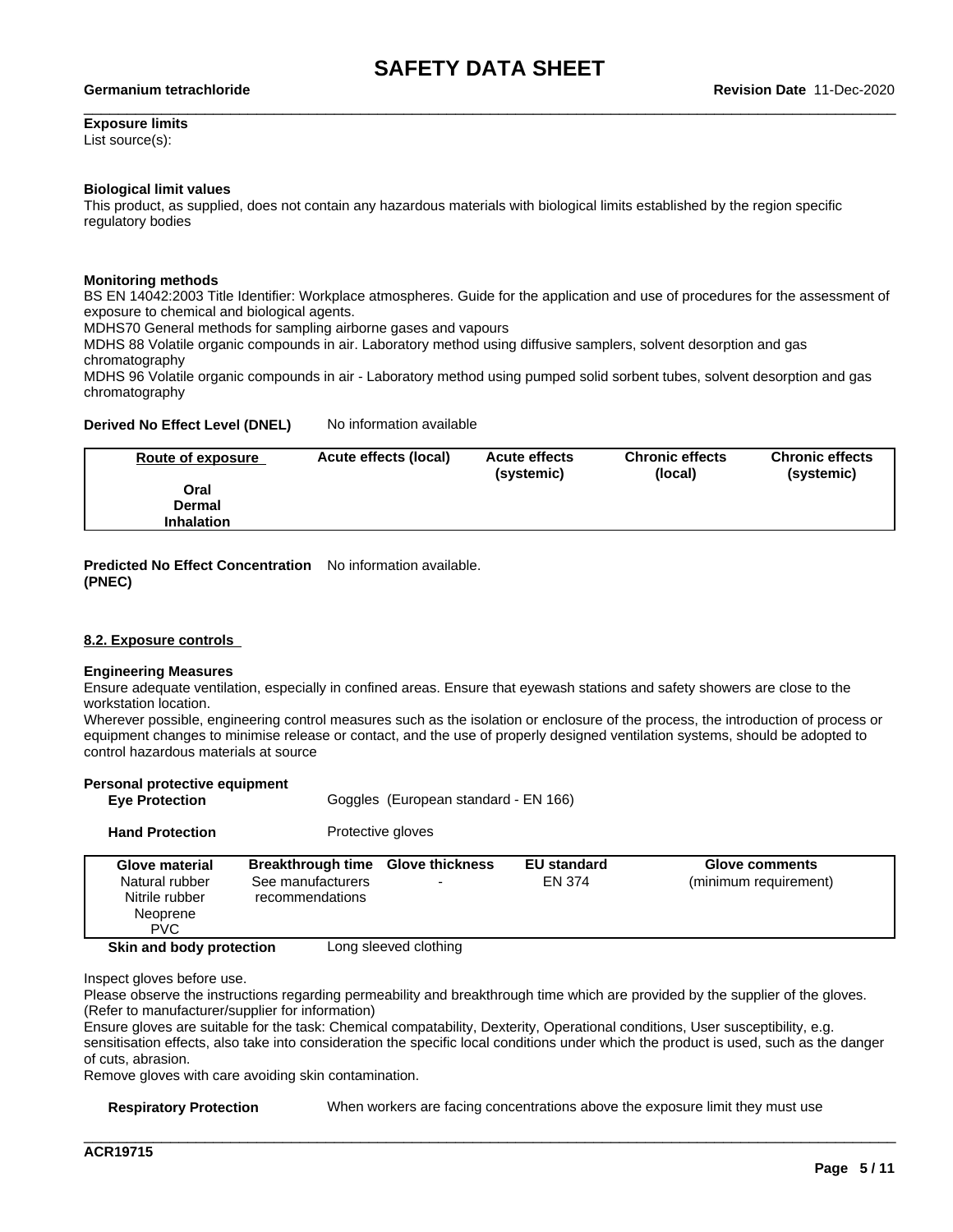# **SAFETY DATA SHEET**<br>Revision Date 11-Dec-2020

| Germanium tetrachloride                | <b>Revision Date 11-Dec-2020</b>                                                                                                                                                                                                                                                                           |  |  |
|----------------------------------------|------------------------------------------------------------------------------------------------------------------------------------------------------------------------------------------------------------------------------------------------------------------------------------------------------------|--|--|
|                                        | appropriate certified respirators.<br>To protect the wearer, respiratory protective equipment must be the correct fit and be used<br>and maintained properly                                                                                                                                               |  |  |
| Large scale/emergency use              | Use a NIOSH/MSHA or European Standard EN 136 approved respirator if exposure limits<br>are exceeded or if irritation or other symptoms are experienced<br><b>Recommended Filter type:</b> Particulates filter conforming to EN 143 Inorganic gases and<br>vapours filter Type B Grey conforming to EN14387 |  |  |
| Small scale/Laboratory use             | Use a NIOSH/MSHA or European Standard EN 149:2001 approved respirator if exposure<br>limits are exceeded or if irritation or other symptoms are experienced.<br><b>Recommended half mask:-</b> Particle filtering: EN149:2001<br>When RPE is used a face piece Fit Test should be conducted                |  |  |
| <b>Environmental exposure controls</b> | No information available.                                                                                                                                                                                                                                                                                  |  |  |

# **SECTION 9: PHYSICAL AND CHEMICAL PROPERTIES**

#### **9.1. Information on basic physical and chemical properties**

| <b>Physical State</b>                          | Liquid                        |                                          |
|------------------------------------------------|-------------------------------|------------------------------------------|
| Appearance                                     | Colorless                     |                                          |
| Odor                                           | vinegar-like                  |                                          |
| <b>Odor Threshold</b>                          | No data available             |                                          |
| <b>Melting Point/Range</b>                     | $-49.5$ °C / $-57.1$ °F       |                                          |
| <b>Softening Point</b>                         | No data available             |                                          |
| <b>Boiling Point/Range</b>                     | 82 - 84 °C / 179.6 - 183.2 °F | @760 mmHg                                |
| <b>Flammability (liquid)</b>                   | No data available             |                                          |
| <b>Flammability (solid,gas)</b>                | Not applicable                | Liquid                                   |
| <b>Explosion Limits</b>                        | No data available             |                                          |
| <b>Flash Point</b>                             | No information available      | <b>Method -</b> No information available |
| <b>Autoignition Temperature</b>                | No data available             |                                          |
| <b>Decomposition Temperature</b>               | No data available             |                                          |
| рH                                             | No information available 2.8  | $0.1$ g/l aq. sol                        |
| <b>Viscosity</b>                               | 529 mPa.s (37°C)              |                                          |
| <b>Water Solubility</b>                        | Decomposes                    |                                          |
| Solubility in other solvents                   | No information available      |                                          |
| <b>Partition Coefficient (n-octanol/water)</b> |                               |                                          |
| <b>Vapor Pressure</b>                          | 76 mmHg @ 20 °C               |                                          |
| Density / Specific Gravity                     | 1.840                         |                                          |
| <b>Bulk Density</b>                            | Not applicable                | Liquid                                   |
| <b>Vapor Density</b>                           | No data available             | $(Air = 1.0)$                            |
| <b>Particle characteristics</b>                | Not applicable (liquid)       |                                          |
| 9.2. Other information                         |                               |                                          |

### **Molecular Formula** Cl4 Ge<br> **Molecular Weight** 214.4 **Molecular Weight**

# **SECTION 10: STABILITY AND REACTIVITY**

\_\_\_\_\_\_\_\_\_\_\_\_\_\_\_\_\_\_\_\_\_\_\_\_\_\_\_\_\_\_\_\_\_\_\_\_\_\_\_\_\_\_\_\_\_\_\_\_\_\_\_\_\_\_\_\_\_\_\_\_\_\_\_\_\_\_\_\_\_\_\_\_\_\_\_\_\_\_\_\_\_\_\_\_\_\_\_\_\_\_\_\_\_\_

**10.1. Reactivity** Yes

#### **10.2. Chemical stability**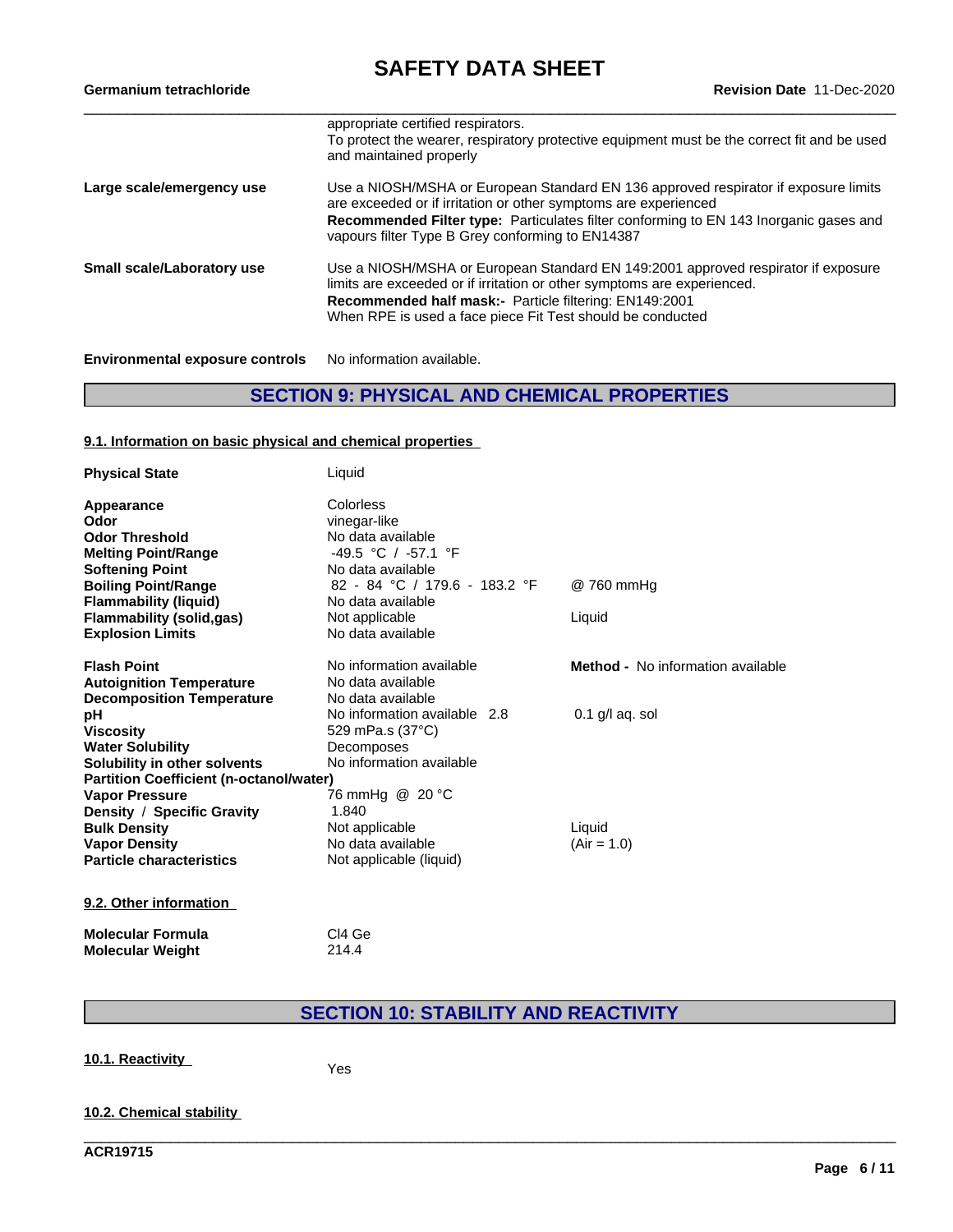#### Moisture sensitive.

#### **10.3. Possibility of hazardous reactions**

| <b>Hazardous Polymerization</b><br><b>Hazardous Reactions</b> | No information available.<br>Contact with water liberates toxic gas.       |
|---------------------------------------------------------------|----------------------------------------------------------------------------|
| 10.4. Conditions to avoid                                     | Protect from water. Incompatible products. Exposure to moist air or water. |
| 10.5. Incompatible materials                                  | Strong oxidizing agents. Strong bases. Metals. Alkali metals.              |

#### **10.6. Hazardous decomposition products**

Hydrogen chloride gas.

# **SECTION 11: TOXICOLOGICAL INFORMATION**

\_\_\_\_\_\_\_\_\_\_\_\_\_\_\_\_\_\_\_\_\_\_\_\_\_\_\_\_\_\_\_\_\_\_\_\_\_\_\_\_\_\_\_\_\_\_\_\_\_\_\_\_\_\_\_\_\_\_\_\_\_\_\_\_\_\_\_\_\_\_\_\_\_\_\_\_\_\_\_\_\_\_\_\_\_\_\_\_\_\_\_\_\_\_

#### **11.1. Information on hazard classes as defined in Regulation (EC) No 1272/2008**

| <b>Product Information</b>                                                  | No acute toxicity information is available for this product                                                                                                                                              |
|-----------------------------------------------------------------------------|----------------------------------------------------------------------------------------------------------------------------------------------------------------------------------------------------------|
| (a) acute toxicity;<br>Oral<br><b>Dermal</b><br><b>Inhalation</b>           | Based on available data, the classification criteria are not met<br>Based on available data, the classification criteria are not met<br>Based on available data, the classification criteria are not met |
| (b) skin corrosion/irritation;                                              | Category 1 A                                                                                                                                                                                             |
| (c) serious eye damage/irritation;                                          | Category 1                                                                                                                                                                                               |
| (d) respiratory or skin sensitization;<br><b>Respiratory</b><br><b>Skin</b> | Based on available data, the classification criteria are not met<br>Based on available data, the classification criteria are not met                                                                     |
| (e) germ cell mutagenicity;                                                 | Based on available data, the classification criteria are not met                                                                                                                                         |
| (f) carcinogenicity;                                                        | Based on available data, the classification criteria are not met                                                                                                                                         |
|                                                                             | There are no known carcinogenic chemicals in this product                                                                                                                                                |
| (g) reproductive toxicity;                                                  | Based on available data, the classification criteria are not met                                                                                                                                         |
| (h) STOT-single exposure;                                                   | Category 3                                                                                                                                                                                               |
| <b>Results / Target organs</b>                                              | Respiratory system.                                                                                                                                                                                      |
| (i) STOT-repeated exposure;                                                 | Based on available data, the classification criteria are not met                                                                                                                                         |
| <b>Target Organs</b>                                                        | None known.                                                                                                                                                                                              |
| (j) aspiration hazard;                                                      | Based on available data, the classification criteria are not met                                                                                                                                         |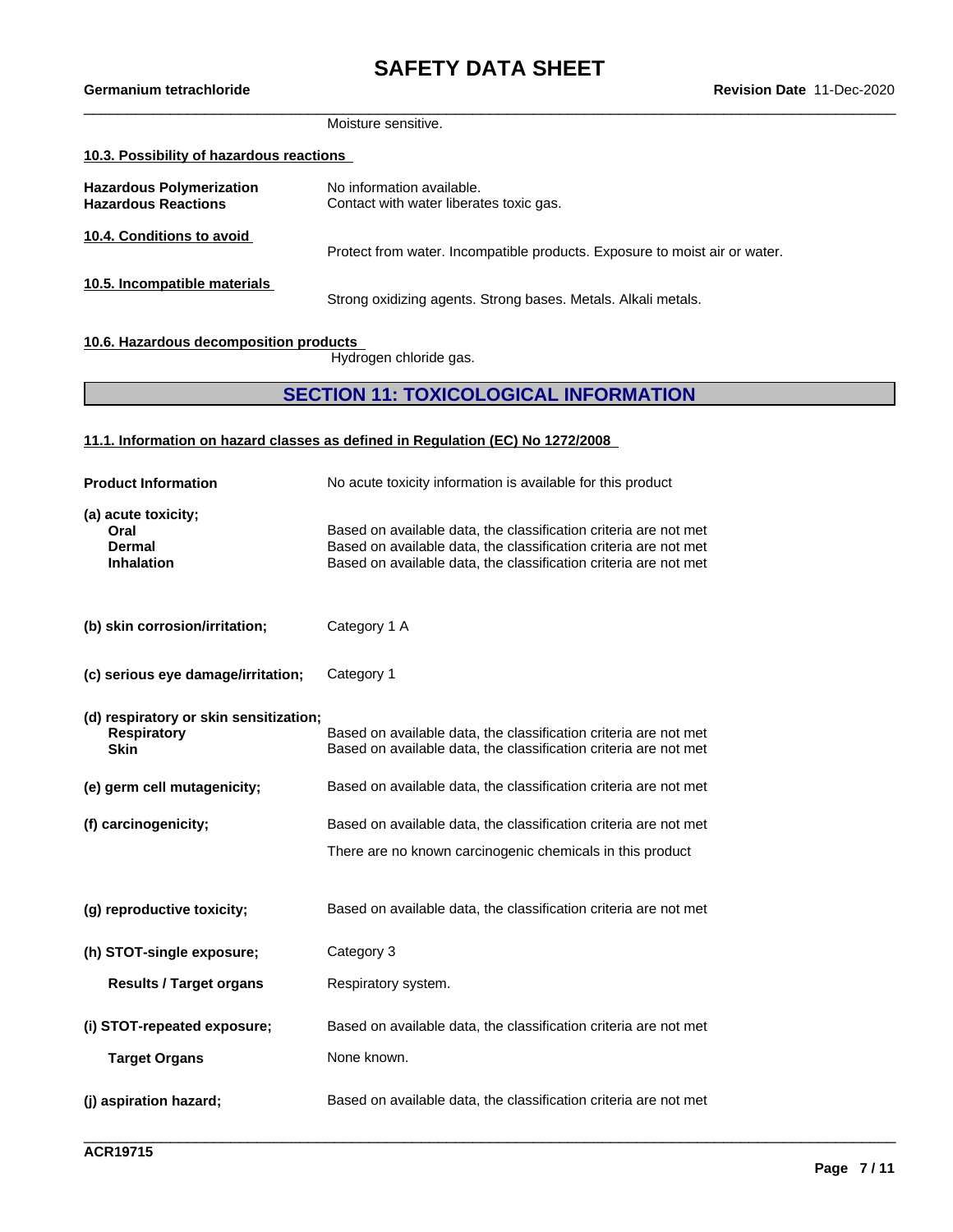# **SAFETY DATA SHEET**<br>Revision Date 11-Dec-2020

| Germanium tetrachloride      | <b>Revision Date 11-Dec-2020</b>                                                                                                                                                                                                                                                                            |
|------------------------------|-------------------------------------------------------------------------------------------------------------------------------------------------------------------------------------------------------------------------------------------------------------------------------------------------------------|
| <b>Other Adverse Effects</b> | The toxicological properties have not been fully investigated.                                                                                                                                                                                                                                              |
| delaved                      | <b>Symptoms / effects, both acute and Product is a corrosive material. Use of gastric lavage or emesis is contraindicated.</b><br>Possible perforation of stomach or esophagus should be investigated. Ingestion causes<br>severe swelling, severe damage to the delicate tissue and danger of perforation. |

**11.2. Information on other hazards**

| <b>Endocrine Disrupting Properties</b> | Assess endocrine disrupting properties for human health. This product does not contain any<br>known or suspected endocrine disruptors. |
|----------------------------------------|----------------------------------------------------------------------------------------------------------------------------------------|
|                                        |                                                                                                                                        |

# **SECTION 12: ECOLOGICAL INFORMATION**

| 12.1. Toxicity             |                                                                                 |
|----------------------------|---------------------------------------------------------------------------------|
| <b>Ecotoxicity effects</b> | Contains no substances known to be hazardous to the environment or that are not |
|                            | degradable in waste water treatment plants.                                     |

| 12.2. Persistence and degradability No information available<br><b>Persistence</b><br><b>Degradability</b> | Persistence is unlikely, based on information available.<br>Not relevant for inorganic substances.                                                                                                 |
|------------------------------------------------------------------------------------------------------------|----------------------------------------------------------------------------------------------------------------------------------------------------------------------------------------------------|
| 12.3. Bioaccumulative potential                                                                            | Bioaccumulation is unlikely                                                                                                                                                                        |
| 12.4. Mobility in soil                                                                                     | The product contains volatile organic compounds (VOC) which will evaporate easily from all<br>surfaces Will likely be mobile in the environment due to its volatility. Disperses rapidly in<br>air |
| 12.5. Results of PBT and vPvB<br>assessment                                                                | No data available for assessment.                                                                                                                                                                  |
| 12.6. Endocrine disrupting<br>properties<br><b>Endocrine Disruptor Information</b>                         | This product does not contain any known or suspected endocrine disruptors                                                                                                                          |
| 12.7. Other adverse effects<br><b>Persistent Organic Pollutant</b><br><b>Ozone Depletion Potential</b>     | This product does not contain any known or suspected substance<br>This product does not contain any known or suspected substance                                                                   |

# **SECTION 13: DISPOSAL CONSIDERATIONS**

#### **13.1. Waste treatment methods**

| <b>Waste from Residues/Unused</b><br><b>Products</b> | Waste is classified as hazardous. Dispose of in accordance with the European Directives<br>on waste and hazardous waste. Dispose of in accordance with local regulations.            |
|------------------------------------------------------|--------------------------------------------------------------------------------------------------------------------------------------------------------------------------------------|
| <b>Contaminated Packaging</b>                        | Dispose of this container to hazardous or special waste collection point.                                                                                                            |
| European Waste Catalogue (EWC)                       | According to the European Waste Catalog, Waste Codes are not product specific, but<br>application specific.                                                                          |
| <b>Other Information</b>                             | Waste codes should be assigned by the user based on the application for which the product<br>was used. Do not empty into drains. Do not flush to sewer. Large amounts will affect pH |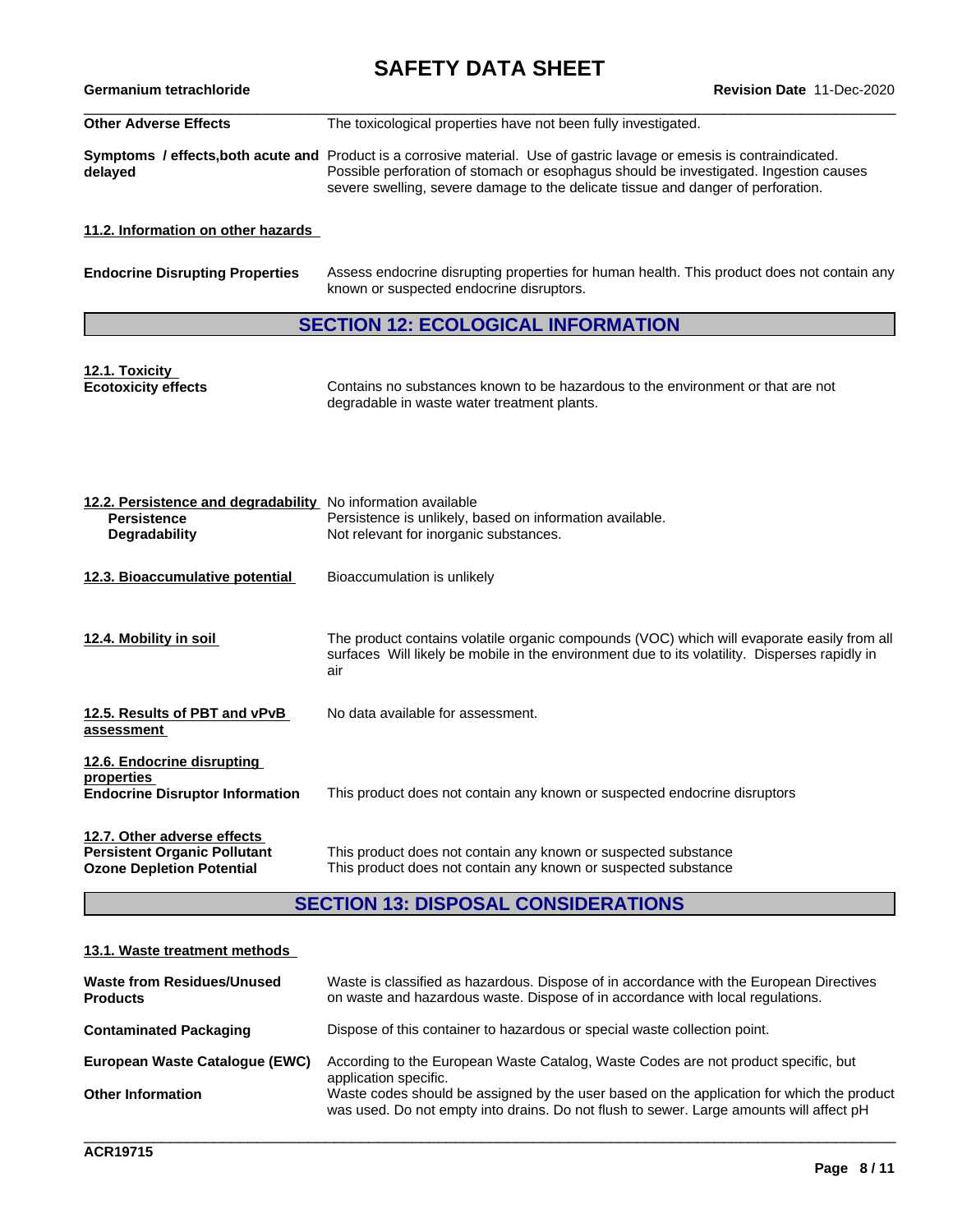#### and harm aquatic organisms.

# **SECTION 14: TRANSPORT INFORMATION**

#### **IMDG/IMO**

| 14.1. UN number<br>14.2. UN proper shipping name<br><b>Technical Shipping Name</b><br>14.3. Transport hazard class(es)<br><b>Subsidiary Hazard Class</b><br>14.4. Packing group | <b>UN2922</b><br>Corrosive liquid, toxic, n.o.s<br>Germanium tetrachloride<br>8<br>6.1<br>I |
|---------------------------------------------------------------------------------------------------------------------------------------------------------------------------------|---------------------------------------------------------------------------------------------|
| <b>ADR</b>                                                                                                                                                                      |                                                                                             |
| 14.1. UN number<br>14.2. UN proper shipping name<br><b>Technical Shipping Name</b><br>14.3. Transport hazard class(es)<br><b>Subsidiary Hazard Class</b><br>14.4. Packing group | UN2922<br>Corrosive liquid, toxic, n.o.s<br>Germanium tetrachloride<br>8<br>6.1<br>Т        |
| <b>IATA</b>                                                                                                                                                                     |                                                                                             |
| 14.1. UN number<br>14.2. UN proper shipping name<br><b>Technical Shipping Name</b><br>14.3. Transport hazard class(es)<br><b>Subsidiary Hazard Class</b><br>14.4. Packing group | <b>UN2922</b><br>Corrosive liquid, toxic, n.o.s<br>Germanium tetrachloride<br>8<br>6.1<br>T |
| 14.5. Environmental hazards                                                                                                                                                     | No hazards identified                                                                       |
| 14.6. Special precautions for user                                                                                                                                              | No special precautions required                                                             |
| 14.7. Maritime transport in bulk<br>according to IMO instruments                                                                                                                | Not applicable, packaged goods                                                              |

### **SECTION 15: REGULATORY INFORMATION**

#### **15.1. Safety, health and environmental regulations/legislation specific for the substance or mixture**

#### **International Inventories**

X = listed, Europe (EINECS/ELINCS/NLP), U.S.A. (TSCA), Canada (DSL/NDSL), Philippines (PICCS), China (IECSC), Japan (ENCS), Australia (AICS), Korea (ECL).

| <b>Component</b>             | <b>EINECS</b> | <b>ELINCS</b> | <b>NLF</b> | <b>TSCA</b> | <b>DSL</b> | <b>NDSL</b> | <b>PICCS</b> | <b>ENCS</b> | rraa<br>ະບວບ | <b>AICS</b> | <b>KECL</b> |
|------------------------------|---------------|---------------|------------|-------------|------------|-------------|--------------|-------------|--------------|-------------|-------------|
| Germanium<br>າ tetrachloride | -116-7<br>233 |               |            |             |            |             |              |             |              |             | KE-1761     |
|                              |               |               |            |             |            |             |              |             |              |             |             |

## Regulation (EC) No 649/2012 of the European Parliament and of the Council of 4 July 2012 concerning the export and **import of dangerous chemicals**

\_\_\_\_\_\_\_\_\_\_\_\_\_\_\_\_\_\_\_\_\_\_\_\_\_\_\_\_\_\_\_\_\_\_\_\_\_\_\_\_\_\_\_\_\_\_\_\_\_\_\_\_\_\_\_\_\_\_\_\_\_\_\_\_\_\_\_\_\_\_\_\_\_\_\_\_\_\_\_\_\_\_\_\_\_\_\_\_\_\_\_\_\_\_

Not applicable

#### **National Regulations**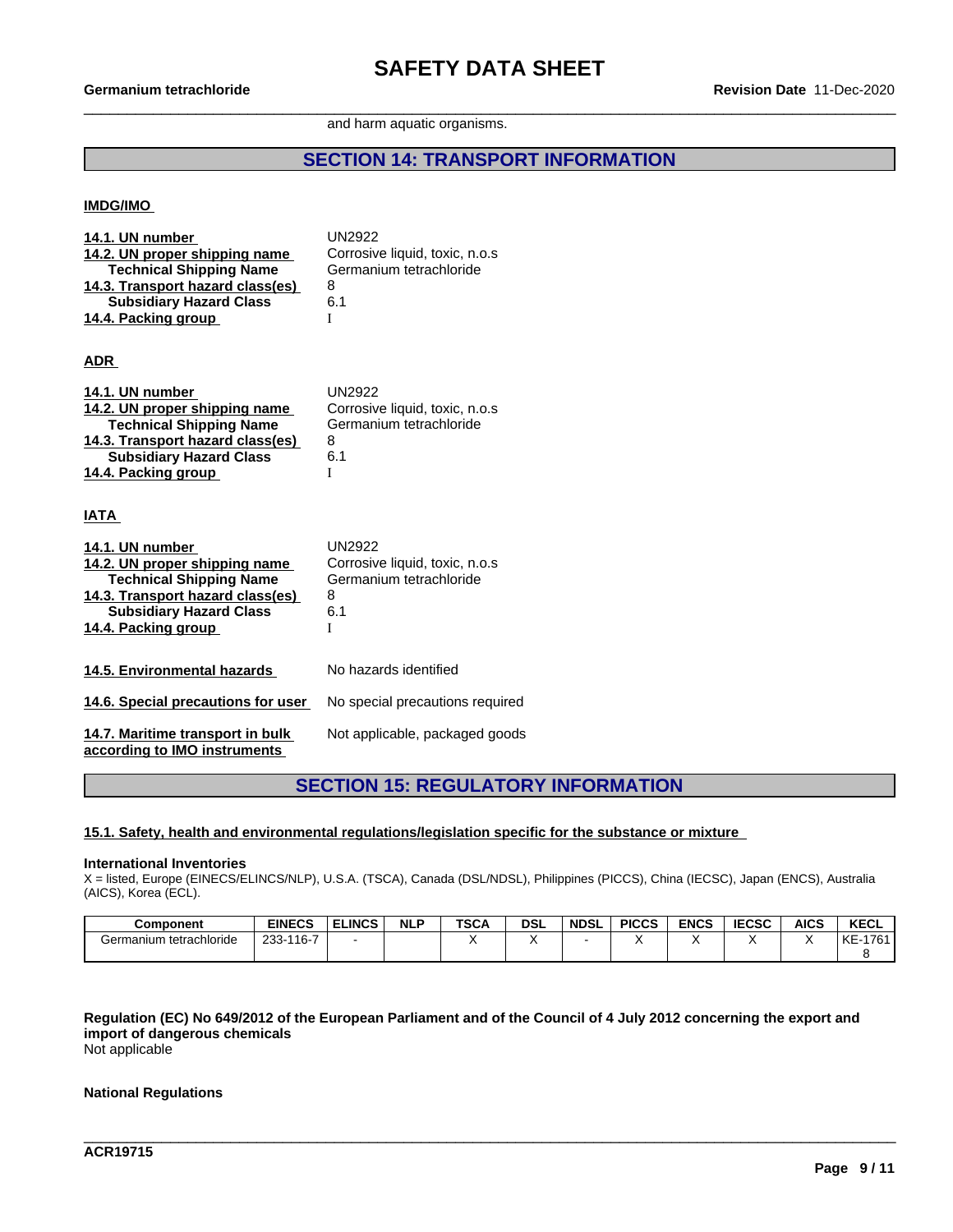\_\_\_\_\_\_\_\_\_\_\_\_\_\_\_\_\_\_\_\_\_\_\_\_\_\_\_\_\_\_\_\_\_\_\_\_\_\_\_\_\_\_\_\_\_\_\_\_\_\_\_\_\_\_\_\_\_\_\_\_\_\_\_\_\_\_\_\_\_\_\_\_\_\_\_\_\_\_\_\_\_\_\_\_\_\_\_\_\_\_\_\_\_\_ **Germanium tetrachlorideRevision Date** 11-Dec-2020

**WGK Classification** Water endangering class = 3 (self classification)

**UK** - Take note of Control of Substances Hazardous to Health Regulations (COSHH) 2002 and 2005 Amendment

#### **15.2. Chemical safety assessment**

A Chemical Safety Assessment/Report (CSA/CSR) has not been conducted

**SECTION 16: OTHER INFORMATION**

#### **Full text of H-Statements referred to undersections 2 and 3**

H290 - May be corrosive to metals H314 - Causes severe skin burns and eye damage H318 - Causes serious eye damage H335 - May cause respiratory irritation

EUH029 - Contact with water liberates toxic gas

#### **Legend**

| <b>CAS</b> - Chemical Abstracts Service                                                                                                                                                                                                                                                                                                                                                                       | <b>TSCA</b> - United States Toxic Substances Control Act Section 8(b)<br>Inventory                                                                                                                                                                                                                                             |
|---------------------------------------------------------------------------------------------------------------------------------------------------------------------------------------------------------------------------------------------------------------------------------------------------------------------------------------------------------------------------------------------------------------|--------------------------------------------------------------------------------------------------------------------------------------------------------------------------------------------------------------------------------------------------------------------------------------------------------------------------------|
| <b>EINECS/ELINCS</b> - European Inventory of Existing Commercial Chemical DSL/NDSL - Canadian Domestic Substances List/Non-Domestic<br>Substances/EU List of Notified Chemical Substances<br><b>PICCS</b> - Philippines Inventory of Chemicals and Chemical Substances<br><b>IECSC</b> - Chinese Inventory of Existing Chemical Substances<br><b>KECL</b> - Korean Existing and Evaluated Chemical Substances | Substances List<br><b>ENCS</b> - Japanese Existing and New Chemical Substances<br><b>AICS</b> - Australian Inventory of Chemical Substances<br>NZIoC - New Zealand Inventory of Chemicals                                                                                                                                      |
| <b>WEL</b> - Workplace Exposure Limit<br><b>ACGIH</b> - American Conference of Governmental Industrial Hygienists<br><b>DNEL</b> - Derived No Effect Level<br><b>RPE</b> - Respiratory Protective Equipment<br><b>LC50</b> - Lethal Concentration 50%<br><b>NOEC</b> - No Observed Effect Concentration<br><b>PBT</b> - Persistent, Bioaccumulative, Toxic                                                    | <b>TWA</b> - Time Weighted Average<br><b>IARC</b> - International Agency for Research on Cancer<br>Predicted No Effect Concentration (PNEC)<br>LD50 - Lethal Dose 50%<br><b>EC50</b> - Effective Concentration 50%<br><b>POW</b> - Partition coefficient Octanol: Water<br><b>vPvB</b> - very Persistent, very Bioaccumulative |
| <b>ADR</b> - European Agreement Concerning the International Carriage of<br>Dangerous Goods by Road<br><b>IMO/IMDG</b> - International Maritime Organization/International Maritime<br>Dangerous Goods Code<br>OECD - Organisation for Economic Co-operation and Development                                                                                                                                  | <b>ICAO/IATA</b> - International Civil Aviation Organization/International Air<br><b>Transport Association</b><br><b>MARPOL</b> - International Convention for the Prevention of Pollution from<br>Ships<br><b>ATE</b> - Acute Toxicity Estimate                                                                               |

**BCF** - Bioconcentration factor **VOC** (volatile organic compound)

**Key literature references and sources for data**

https://echa.europa.eu/information-on-chemicals

Suppliers safety data sheet, Chemadvisor - LOLI, Merck index, RTECS

#### **Training Advice**

Chemical hazard awareness training, incorporating labelling, Safety Data Sheets (SDS), Personal Protective Equipment (PPE) and hygiene.

Use of personal protective equipment, covering appropriate selection, compatibility, breakthrough thresholds, care, maintenance, fit and standards.

First aid for chemical exposure, including the use of eye wash and safety showers.

| Creation Date           | 07-Oct-2016           |  |
|-------------------------|-----------------------|--|
| <b>Revision Date</b>    | 11-Dec-2020           |  |
| <b>Revision Summary</b> | Update to CLP Format. |  |

# **This safety data sheet complies with the requirements of Regulation (EC) No. 1907/2006 COMMISSION REGULATION (EU) 2020/878 amending Annex II to Regulation (EC) No**